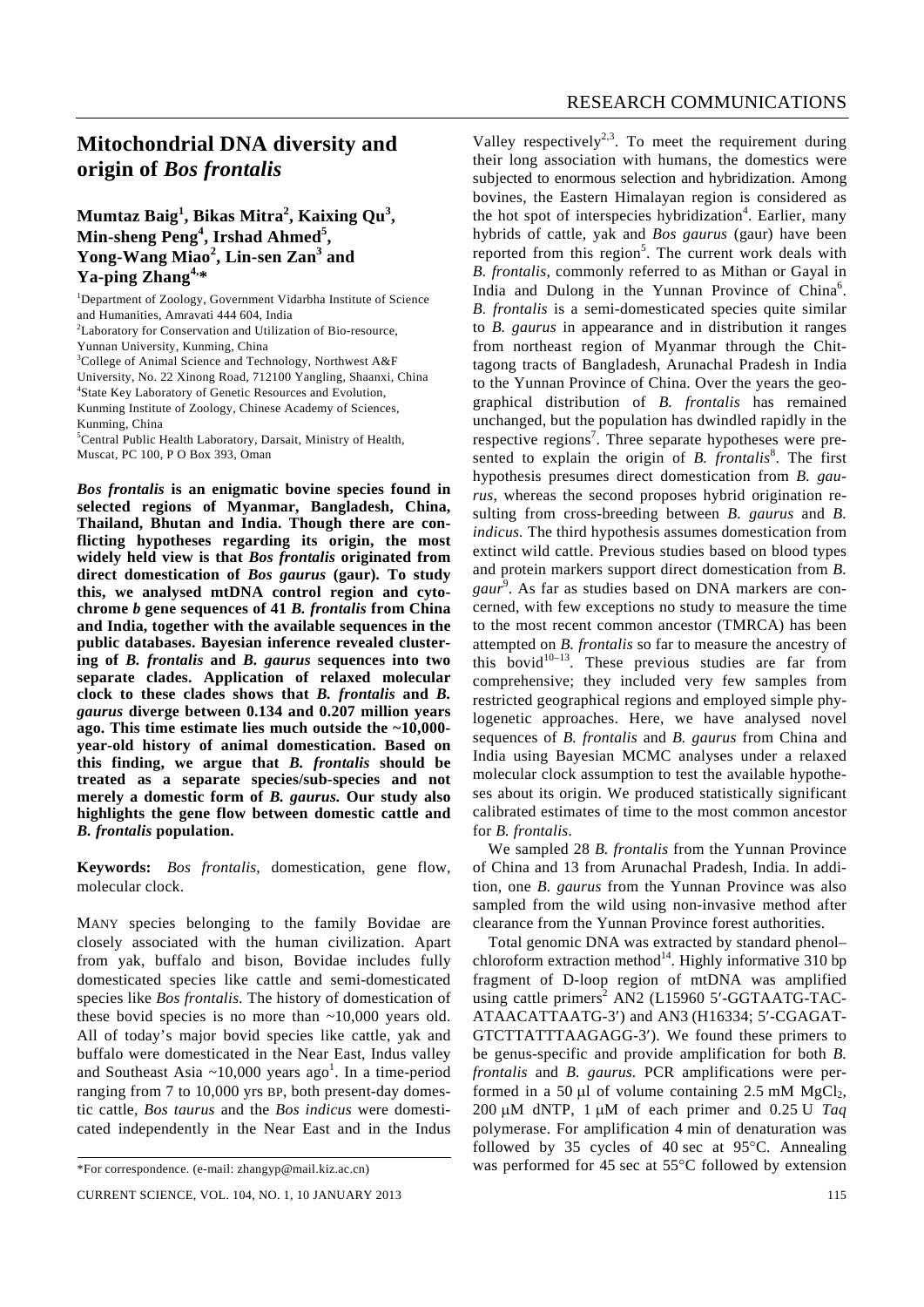of 40 sec at 72°C. The products were then finally extended at 72°C for 4 min. Amplicons were purified using spin columns (Watson BioTechnologies, Inc., Shanghai). Purified products were sequenced directly for both the DNA strands using the ABI PRISM BigDye<sup>TM</sup> Terminator Cycler Sequencing Ready Reaction Kit (Applied Biosystems, CA, USA). In parallel to the D-loop, ~300 bp of cytochrome *b* (cyt *b*) gene was also amplified and sequenced in 28 *B. frontalis* from the Yunnan Province and Arunachal Pradesh with the inclusion of a single *B. gaurus* sample from the Yunnan Province using universal primers<sup>15</sup>. The resulting raw sequences were checked using DNASTAR 6.0 (DNASTAR Inc., Madison, WI) and deposited in GenBank (accession no. HM215205- HM215246 and HM215175-HM215204).

 The newly resulted D-loop sequence information of 41 *B. frontalis* was combined with 27 sequences of *B. frontalis* available in the GenBank. Control region sequence information from other related species, viz. *Bos gaurus*, *Bos grunniens*, *Bos javanicus*, *Bos indicus* and *Bos taurus* was also included and *Bubalus bubalis* sequence was used as an outgroup (Table 1). The resulting dataset of 136 D-loop sequences was aligned using ClustalX 1.81 program<sup>16</sup> with default parameters and subjected to diversity and demographic indices estimation. The nucleotide diversity<sup>17</sup> was calculated using the program<sup>18</sup> DnaSP version 5.10. Using the same program, Fu's *Fs* was estimated to decipher the genetic signals of past population expansion<sup>19</sup>. Based on BIC criterion of model selection, the appropriate model of evolution was selected by using the program<sup>20</sup> jModelTest2.2. For phylogenetic tree construction two methods were utilized: first we used maximum likelihood method available in the online program PhyML 3.0 (www.phylogeny.fr). Heuristic searches were performed using 1000 bootstrap replicates. Secondly, we used Bayesian MCMC method to construct the phylogenetic tree using the program<sup>21</sup> BEAST version 1.5.8. The same program was used to measure TMRCA and substitution rate under the relaxed molecular clock model assumption<sup>22</sup>. For divergence estimation, we used  $28$ samples from the Yunnan Province and Arunachal Pradesh and a sole gaur sample from the Yunnan Province for which sequence information for both D-loop and cyt *b* was generated. Demographic model of exponential growth was applied in the form of coalescence prior as it provides better fit for the divergence evaluation<sup>23</sup>. Calibration of *B. frontalis* node was carried out from fossil and molecular estimates derived from the *Bison–Bos*  split. A time estimate of 2 million years and 1.4 million years for *Bison–Bos* split derived from fossil and molecular information was employed respectively<sup>24,25</sup>. During the process of divergence estimation, the D-loop and cyt *b* gene sequence information was combined together. In the Markov chain Monte Carlo analysis, samples were drawn from the posterior at every 1000 steps over a total of 10,000,000 steps, followed by a burn-in of 1,000,000 cycles. Convergence of the chains to the stationary distribution was checked visually by plotting posterior estimates using the program  $Tracer<sup>26</sup>$ . Effective sample size (ESS) for each parameter sampled from the MCMC analysis was almost always found to exceed 300, by an order of magnitude. Three independent MCMC chains were run to obtain good congruence between runs and high ESS.

 The diversity and demographic indices are depicted in Table 2. The results from Fu's *Fs* show little departure from neutrality and were not found to be significant. Both maximum likelihood (ML) and Bayesian inference (BI) tree based on D-loop segment show similar topology (ML tree not shown). Bayesian analysis of D-loop dataset produced a tree with posterior support ranging from 0.99 to 1.0 for the monophyly of each species (Figure 1). Splitting of *B. frontalis* and *B. gaurus* sequences into two separate clades was apparently visible in the tree inferred from D-loop sequence information. Moreover, the *B. frontalis* clade exhibits further divergence into two discrete clades designated as F1 and F2. Similar dichotomy between *B. frontalis* and *B. gaurus*, and within *B. frontalis* has been found when the tree was built combining D-loop and cyt *b* gene segments (Figure 2). TMRCA estimates using palaeontological and molecular information for node calibration fall outside the time scale of animal domestication (Table 3). Of the 41 samples sequenced by us, two sequences of *B. frontalis* cluster tightly with the *B. indicus* and one with the *B. taurus.* 

 Previous studies based on small sample size and single locus laid support in favour of domestication of *B. frontalis* from its wild counterpart, *B. gaurus*<sup>10–12</sup>. A study based on Y-chromosome-specific *SRY* gene also underestimated the distinction between *B. gaurus* and *B. frontalis* haplotypes<sup>13</sup>. We include samples from a large geographical region, typed fast (D-loop) and slow evolving (cyt *b*) loci, and tested different models along with calibration information drawn from fossil and molecule to provide better insight into the origin and diversity of *B. frontalis*. Low departure of Fu's *Fs* may be either due to highly restricted distribution of the species or due to the constant population size which the species has maintained over the years. We argue that noticeable separation of *B. frontalis* and *B. gaurus* in the Bayesian MCMC analysis cannot be explained simply by direct domestication of *B. gaurus* (Figures 1 and 2). Reconstruction of phylogenetic tree by means of D-loop and concatenated sequence illustrates two separate clades designated as F1 and F2 in the *B. frontalis* cluster, which within 95% HPD level yield a time depth of 1.301 to 0.090 million years for palaeontological and molecular dating respectively. Clustering of sequences in the F1 and F2 clades was not found according to their geographical origin. On the contrary, there was admixing of sequences from China, India and Bhutan. Notably, similar duality has been identified in the D-loop analysis of *B. indicus* cattle<sup>27,28</sup>. Both gayal and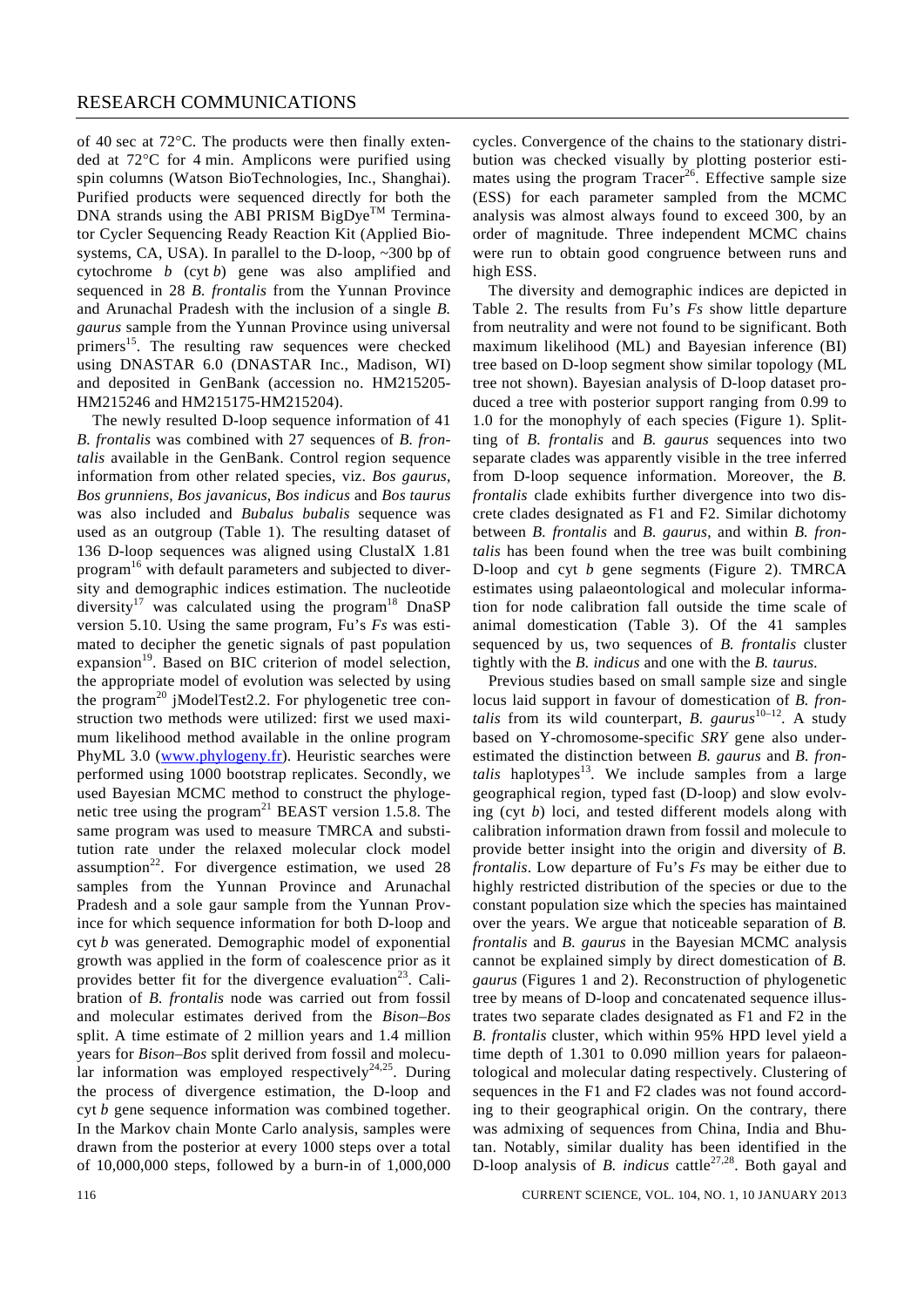# RESEARCH COMMUNICATIONS

| Species              | Accession<br>number | Origin                     | <b>Species</b>       | Accession<br>number | Origin                                 |
|----------------------|---------------------|----------------------------|----------------------|---------------------|----------------------------------------|
| Bos gaurus           | DQ377060            | India                      | <b>Bos frontalis</b> | HM215233            | Arunachal Pradesh (India)*             |
| Bos gaurus           | DQ377058            | India                      | <b>Bos</b> frontalis | HM215234            | Yunnan (China)*                        |
| Bos gaurus           | DQ377056            | India                      | <b>Bos</b> frontalis | HM215235            | Yunnan (China)*                        |
| Bos gaurus           | DQ377061            | India                      | <b>Bos</b> frontalis | HM215236            | Arunachal Pradesh (India)*             |
| Bos gaurus           | DQ377059            | India                      | <b>Bos</b> frontalis | HM215237            | Yunnan (China)*                        |
| Bos gaurus           | DQ377057            | India                      | <b>Bos</b> frontalis | HM215238            | Yunnan (China)*                        |
| <b>Bos</b> frontalis | EF693814            | Cambodia                   | <b>Bos</b> frontalis | HM215239            | Yunnan (China)                         |
| <b>Bos</b> frontalis | EF693813            | Cambodia                   | <b>Bos</b> frontalis | HM215240            | Arunachal Pradesh (India)*             |
| <b>Bos</b> frontalis | DQ995680            | <b>Bhutan</b>              | <b>Bos frontalis</b> | HM215241            | Arunachal Pradesh (India)*             |
| <b>Bos</b> frontalis | DQ995678            | <b>Bhutan</b>              | <b>Bos frontalis</b> | HM215242            | Arunachal Pradesh (India)*             |
| <b>Bos</b> frontalis | DQ995676            | Bhutan                     | <b>Bos</b> frontalis | HM215243            | Yunnan (China)*                        |
| <b>Bos</b> frontalis | DQ995674            | Bhutan                     | <b>Bos</b> frontalis | HM215244            | Arunachal Pradesh (India)*             |
| <b>Bos</b> frontalis | DQ995672            | Bhutan                     | <b>Bos</b> frontalis | HM215245            | Arunachal Pradesh (India)*             |
| <b>Bos</b> frontalis | DQ995670            |                            | Bos gaurus           | HM215246            | Yunnan (China)*                        |
| <b>Bos</b> frontalis | DQ995659            | <b>Bhutan</b>              | <b>Bos</b> frontalis | HM215175            | Arunachal Pradesh (India) <sup>#</sup> |
| <b>Bos</b> frontalis | DQ995661            | Bhutan                     | <b>Bos</b> frontalis | HM215176            | Yunnan (China) <sup>#</sup>            |
| <b>Bos</b> frontalis | DQ995663            | Bhutan                     | <b>Bos</b> frontalis | HM215177            | Yunnan (China) <sup>#</sup>            |
| <b>Bos</b> frontalis | DQ995665            | Bhutan                     | <b>Bos</b> frontalis | HM215178            | Yunnan (China) <sup>#</sup>            |
| <b>Bos</b> frontalis | DQ995667            | Bhutan                     | <b>Bos</b> frontalis | HM215179            | Yunnan (China) <sup>#</sup>            |
| <b>Bos</b> frontalis | DQ995668            | Bhutan                     | <b>Bos</b> frontalis | HM215180            | Arunachal Pradesh (India) <sup>#</sup> |
| <b>Bos</b> frontalis | DQ995669            | <b>Bhutan</b>              | <b>Bos frontalis</b> | HM215181            | Yunnan (China) <sup>#</sup>            |
| <b>Bos</b> frontalis | DQ995666            | Bhutan                     | <b>Bos frontalis</b> | HM215182            | Yunnan (China) <sup>#</sup>            |
| <b>Bos</b> frontalis | DQ995664            | Bhutan                     | <b>Bos</b> frontalis | HM215183            | Yunnan (China) <sup>#</sup>            |
| <b>Bos</b> frontalis | DQ995662            | <b>Bhutan</b>              | <b>Bos</b> frontalis | HM215184            | Yunnan (China) <sup>#</sup>            |
| <b>Bos</b> frontalis | DQ995660            | Bhutan                     | <b>Bos</b> frontalis | HM215185            | Yunnan (China) <sup>#</sup>            |
| <b>Bos</b> frontalis | DQ995658            | Bhutan                     | <b>Bos</b> frontalis | HM215186            | Yunnan (China) <sup>#</sup>            |
| <b>Bos</b> frontalis | DQ995681            | <b>Bhutan</b>              | <b>Bos frontalis</b> | HM215187            | Yunnan (China) <sup>#</sup>            |
| <b>Bos</b> frontalis | DQ995679            | Bhutan                     | <b>Bos frontalis</b> | HM215188            | Yunnan (China) <sup>#</sup>            |
| <b>Bos</b> frontalis | DQ995677            | Bhutan                     | <b>Bos</b> frontalis | HM215189            | Yunnan (China) <sup>#</sup>            |
| <b>Bos</b> frontalis | DQ995681            | <b>Bhutan</b>              | <b>Bos</b> frontalis | HM215190            | Yunnan (China) <sup>#</sup>            |
| <b>Bos</b> frontalis | DQ995675            | Bhutan                     | <b>Bos</b> frontalis | HM215191            | Yunnan (China) <sup>#</sup>            |
| <b>Bos</b> frontalis | DQ995673            | Bhutan                     | <b>Bos</b> frontalis | HM215192            | Yunnan (China) <sup>#</sup>            |
| <b>Bos</b> frontalis | DQ995671            | Bhutan                     | <b>Bos frontalis</b> | HM215193            | Yunnan (China) <sup>#</sup>            |
| <b>Bos</b> frontalis | HM215205            | Yunnan (China)*            | <b>Bos frontalis</b> | HM215194            | Yunnan (China) <sup>#</sup>            |
| <b>Bos</b> frontalis | HM215206            | Yunnan (China)*            | <b>Bos</b> frontalis | HM215195            | Yunnan (China) <sup>#</sup>            |
| <b>Bos</b> frontalis | HM215207            | Arunachal Pradesh (India)* | <b>Bos frontalis</b> | HM215196            | Yunnan (China) <sup>#</sup>            |
| <b>Bos</b> frontalis | HM215208            | Arunachal Pradesh (India)* | <b>Bos frontalis</b> | HM215197            | Yunnan (China) <sup>#</sup>            |
| <b>Bos</b> frontalis | HM215209            | Yunnan (China)*            | <b>Bos</b> frontalis | HM215198            | Yunnan (China) <sup>#</sup>            |
| <b>Bos</b> frontalis | HM215210            | Yunnan (China)*            | <b>Bos frontalis</b> | HM215199            | Yunnan (China) <sup>#</sup>            |
| <b>Bos</b> frontalis | HM215211            | Arunachal Pradesh (India)* | <b>Bos frontalis</b> | HM215200            | Arunachal Pradesh (India)#             |
| <b>Bos</b> frontalis | HM215212            | Yunnan (China)*            | <b>Bos</b> frontalis | HM215201            | Arunachal Pradesh (India) <sup>#</sup> |
| <b>Bos</b> frontalis | HM215213            | Yunnan (China)*            | <b>Bos</b> frontalis | HM215202            | Yunnan (China) <sup>#</sup>            |
| <b>Bos frontalis</b> | HM215214            | Yunnan (China)*            | Bos gaurus           | HM215203            | Yunnan (China) <sup>#</sup>            |
| <b>Bos</b> frontalis | HM215215            | Arunachal Pradesh (India)* | <b>Bos</b> frontalis | HM215204            | Arunachal Pradesh (India) <sup>#</sup> |
| <b>Bos</b> frontalis | HM215216            | Yunnan (China)*            | Bos javanicus        | EF693808            | Cambodia                               |
| <b>Bos</b> frontalis | HM215217            | Arunachal Pradesh (India)* | Bos javanicus        | EF693804            | Cambodia                               |
| <b>Bos</b> frontalis | HM215218            | Arunachal Pradesh (India)* | Bos javanicus        | EF693807            | Cambodia                               |
| <b>Bos frontalis</b> | HM215219            | Yunnan (China)*            | Bos javanicus        | EF693805            | Cambodia                               |
| <b>Bos</b> frontalis | HM215220            | Yunnan (China)*            | Bos javanicus        | AF162489            | Cambodia                               |
| <b>Bos</b> frontalis | HM215221            | Yunnan (China)*            | Bos javanicus        | AF162486            | Cambodia                               |
| <b>Bos frontalis</b> | HM215222            | Yunnan (China)*            | <b>Bos</b> grunniens | GQ464146            | China                                  |
| <b>Bos</b> frontalis | HM215223            | Yunnan (China)*            | Bos grunniens        | DQ856603            | China                                  |
| <b>Bos</b> frontalis | HM215224            | Yunnan (China)*            | Bos grunniens        | DQ139215            | China                                  |
| <b>Bos</b> frontalis | HM215225            | Yunnan (China)*            | Bos grunniens        | DQ139187            | China                                  |
| <b>Bos</b> frontalis | HM215226            | Yunnan (China)*            | Bos grunniens        | AY521156            | China                                  |
| <b>Bos</b> frontalis | HM215227            | Yunnan (China)*            | Bos grunniens        | AY521150            | China                                  |
| <b>Bos</b> frontalis | HM215228            | Yunnan (China)*            | Bos grunniens        | GQ464261            | China                                  |
| <b>Bos</b> frontalis | HM215229            | Yunnan (China)*            | Bos grunniens        | EF494177            | China                                  |
| <b>Bos</b> frontalis | HM215230            | Yunnan (China)*            | Bos grunniens        | AY374125            | China                                  |
| <b>Bos</b> frontalis | HM215231            | Yunnan (China)*            | Bos grunniens        | DQ007219            | China                                  |
| <b>Bos</b> frontalis | HM215232            | Yunnan (China)*            | Bos grunniens        | DQ995719            | Nepal                                  |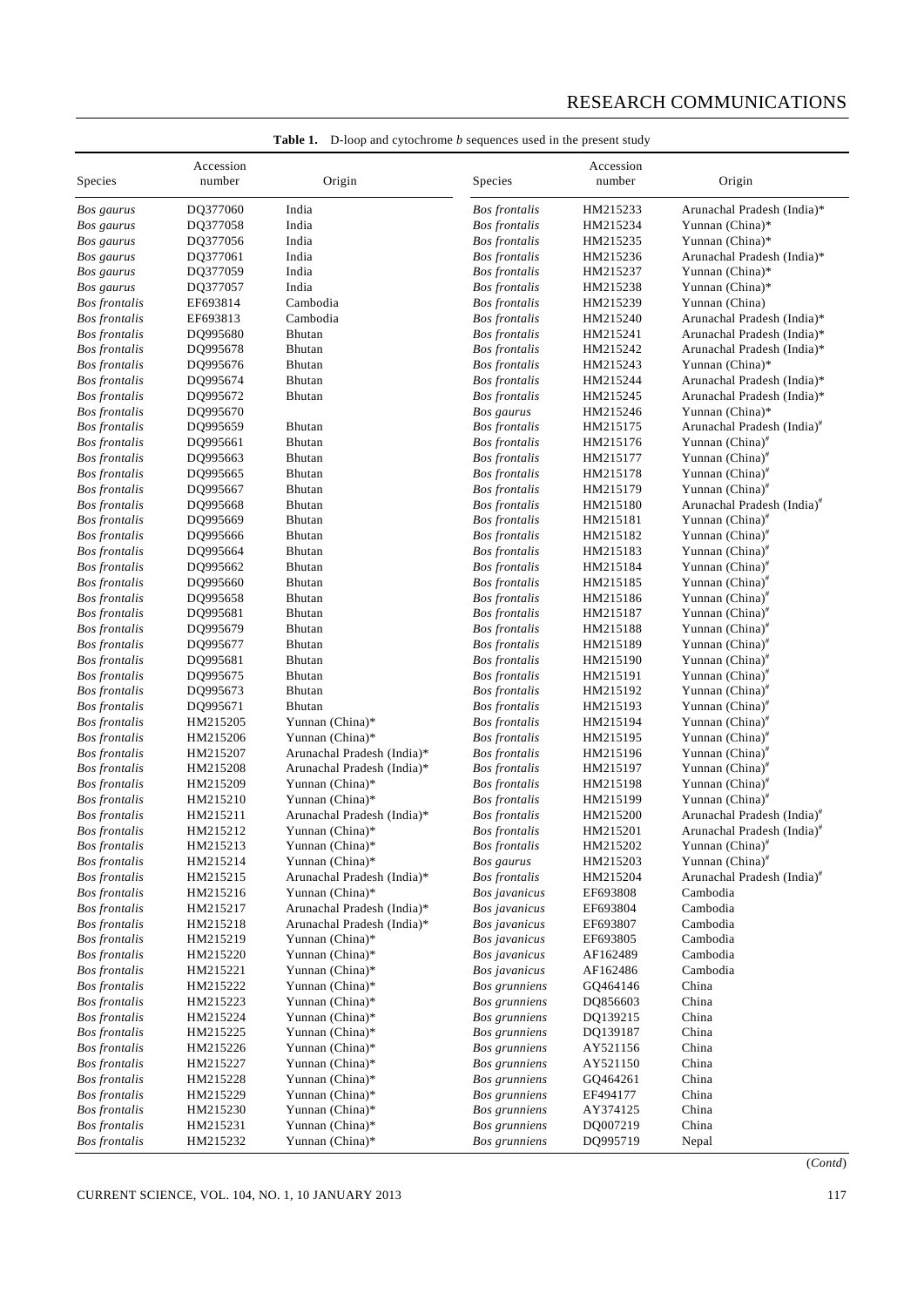#### RESEARCH COMMUNICATIONS

#### **Table 1.** (*Contd*)

| <b>Species</b>     | Accession<br>number | Origin | <b>Species</b>         | Accession<br>number | Origin   |
|--------------------|---------------------|--------|------------------------|---------------------|----------|
| Bos grunniens      | DQ995721            | Nepal  | <b>Bos</b> taurus      | EF417950            | China    |
| Bos grunniens      | DO995728            | Nepal  | Bos taurus             | EF417942            | China    |
| <b>Bos</b> indicus | GO890140            | India  | <b>Bos</b> taurus      | EU233366            | China    |
| <b>Bos</b> indicus | GQ890092            | India  | Bos taurus             | AB177777            | China    |
| <b>Bos</b> indicus | GO890126            | India  | <b>Bos</b> taurus      | DQ166074            | China    |
| <b>Bos</b> indicus | GQ890066            | India  | Bos taurus             | AB177795            | China    |
| <b>Bos</b> indicus | GO890026            | India  | Bos taurus             | AF516713            | China    |
| <b>Bos</b> indicus | GQ890117            | India  | <b>Bos</b> taurus      | EU281522            | China    |
| <b>Bos</b> indicus | BIU51811            | India  | <b>Bos</b> taurus      | EU281536            | China    |
| <b>Bos</b> indicus | AY972130            | India  | Bos taurus             | DQ520591            | China    |
| <b>Bos</b> indicus | GU256940            | China  | <b>Bos</b> taurus      | AB085926            | Japan    |
| <b>Bos</b> indicus | EF524184            | China  | Bos taurus             | AB085919            | Nepal    |
| <b>Bos</b> indicus | EF524178            | China  | Bos taurus             | AB085920            | Nepal    |
| <b>Bos</b> indicus | EF417976            | China  | <b>Bos</b> taurus      | AB065130            | Nepal    |
| <b>Bos</b> indicus | EU233340            | China  | Bos taurus             | DQ166053            | China    |
| <b>Bos</b> indicus | EU233324            | China  | Bos taurus             | DQ166088            | China    |
| <b>Bos</b> indicus | DQ887760            | China  | Bos taurus             | EF417960            | China    |
| <b>Bos</b> indicus | GU256940            | China  | Bos taurus             | FJ971088            | Mongolia |
| <b>Bos</b> indicus | EF524120            | China  | Bos taurus             | AB117066            | Mongolia |
| <b>Bos</b> indicus | DQ887761            | China  | Bos taurus             | AB268583            | Bhutan   |
| <b>Bos</b> indicus | AB570174            | Nepal  | Bos taurus             | AB268582            | Bhutan   |
| <b>Bos</b> indicus | AB570162            | Bhutan | <b>Bubalus</b> bubalis | NC006295            | China    |

\*D-loop sequences generated in the present study.

# Cytochrome *b* sequences generated in the present study.



**Figure 1.** Phylogenetic tree constructed from D-loop sequences using Bayesian MCMC method. Note the separation of sequences into *Bos frontalis* and *Bos gaurus* clades and further splitting of *B. frontalis* sequences into two sub-clades, F1 and F2. Support for branches is depicted in the form of posterior probabilty ranging from 0.99 to 1.0.

gaur exhibit chromosome incompatibility; the chromosome number in gayal is commonly reported $6,29,30$  as  $2n = 58$ . On the other hand, two chromosome variations such as 2*n* = 56 (refs 31 and 32) and 2*n* = 58 (refs 29 and 33) have been reported for *B. gaurus* kept in captivity. The history of animal domestication is complex. Earlier conclusive genetic evidence in favour of the occurrence of two wild progeninator, viz. *Bos primigenius primigenius* and *Bos primigenius namadicus* to explain the separate domestication of *B. taurus* and *B. indicus*  respectively, was offered $34,35$ . Our statistically supported phylogenetic and TMRCA analyses show that *B. frontalis* and *B. gaurus* are independent sub-species/species and share a common ancestor in the range 0.134–0.207 million years ago (Table 3). Also, this time estimate is in congruence with the time depth of 0.127 million years estimated earlier for the divergence within Bison and Bos from their most recent common ancestor $36$ . Inference of divergence time under relaxed molecular clock assumption by us confers a relatively large time-frame for the

118 CURRENT SCIENCE, VOL. 104, NO. 1, 10 JANUARY 2013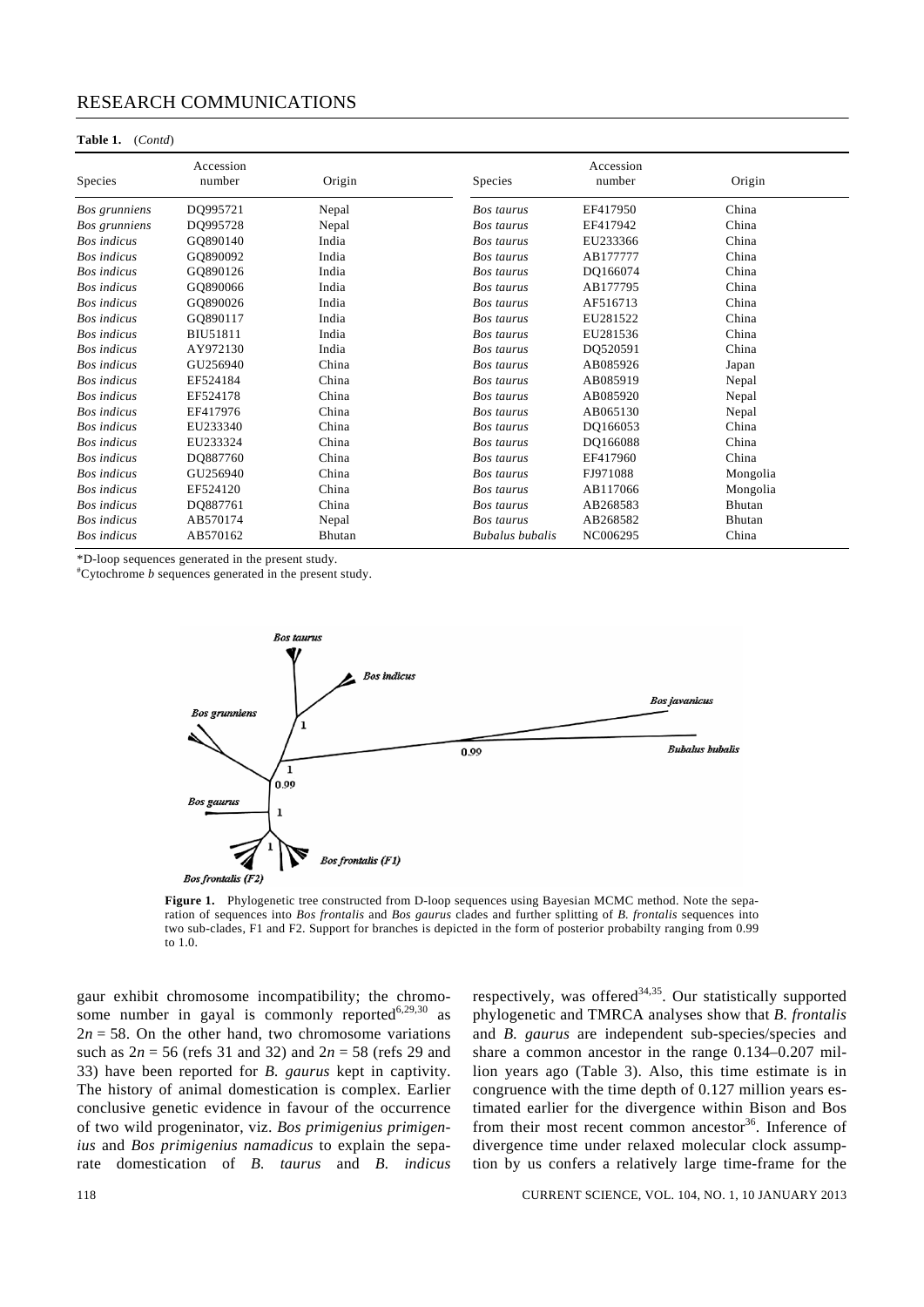

**Figure 2.** Bayesian inference tree produced from combined D-loop and cyt *b* gene segment under molecular clock assumption. *B. frontalis* sequences collapsed into two clades F1 and F2. Numbers above nodes denote mean estimates of divergence times (million years (myr)), with numbers below nodes showing the 95% Highest Posterior Density (HPD). The posterior probability of all labelled nodes was 1.0 (Table 3).

**Table 2.** Diversity and demographic indices estimated from 63 *Bos frontalis* D-loop sequences

|                             | F1          | F <sub>2</sub> | Both        |  |
|-----------------------------|-------------|----------------|-------------|--|
| (n)<br>Nucleotide diversity | 29<br>0.024 | 34<br>0.018    | 63<br>0.037 |  |
| Fu's Fs                     | $-1.15$     | $-1.07$        | $-2.06$     |  |

**Table 3.** Divergence time estimates (in million years) for *B. frontalis* under relaxed molecular clock assumption

| Data type                      | Based on<br>palaeontological data         | Based on<br>molecular data | Posterior |
|--------------------------------|-------------------------------------------|----------------------------|-----------|
| Combined<br>$(D-loop + cyt b)$ | $0.207(0.059-0.392)$ $0.134(0.087-0.604)$ |                            |           |
| D-loop only                    | $0.221(0.083-0.601)$ $0.152(0.113-0.892)$ |                            | -1        |

separation of *B. frontalis* from its most recent common ancestor. Furthermore, this separation time is so large that it cannot be explained by the  $\sim$ 10,000 yrs BP history of animal domestication. Similar to our finding, based on cyt *b* gene analysis of *B. frontalis* and *B. gaurus*, a single previous study also confirms *B. frontalis* as a species distinct from *B. gaur*<sup>12</sup>. In spite of supporting direct domestication of *B. frontalis* from gaur, presence of two diverse forms of gaur to explain the possible domestication of *B. frontalis* from *B. gaur* was also speculated<sup>11</sup>. Some work-

ers also reported two different 'breeds' of *B. frontalis* population in the northeastern region of India<sup>37</sup>. However, previous studies involving mtDNA markers failed to recognize the concept of breed in the domestics $38,39$ . Thus, taking into consideration the geographic, cytogenetic and phylogenetic evidences, maternal origin of *B. frontalis* from wild progenitor similar but not identical to *B. gaurus* cannot be ruled out. Thus, against the previously held view that *B. frontalis* is simply a domesticated form of gaur, our divergence time estimates for *B. gaurus* and *B. frontalis* provided support in favour of the hypothesis that assumes its origin from an extinct wild progenitor. Another reason that leads to discrepancies in the origins of *B. frontalis* study was due to incomplete information on samples and lack of inclusion of *B. gaurus* samples from the same geographical region. In addition, occurrence of two haplotypes of *B. indicus* and one of *B. taurus* in 41 *B. frontalis* sampled by us reinforces the gene flow between domestic cattle and *B. frontalis* population. This introgression of domestic cattle poses a serious threat to the diversity of *B. frontalis* in their respective regions $10,12$ . In the future typing of more samples of *B. frontalis* and *B. gaurus* for Y-chromosome and autosomal markers would shed further light on the origin and diversity of this interesting bovid*.* 

<sup>1.</sup> Zeder, M. A., Emshwiller, E., Smith, B. D. and Bradley, D. G., Documenting domestication: the intersection of genetics and archaeology. *Trends Genet.*, 2006, **22**, 139–155.